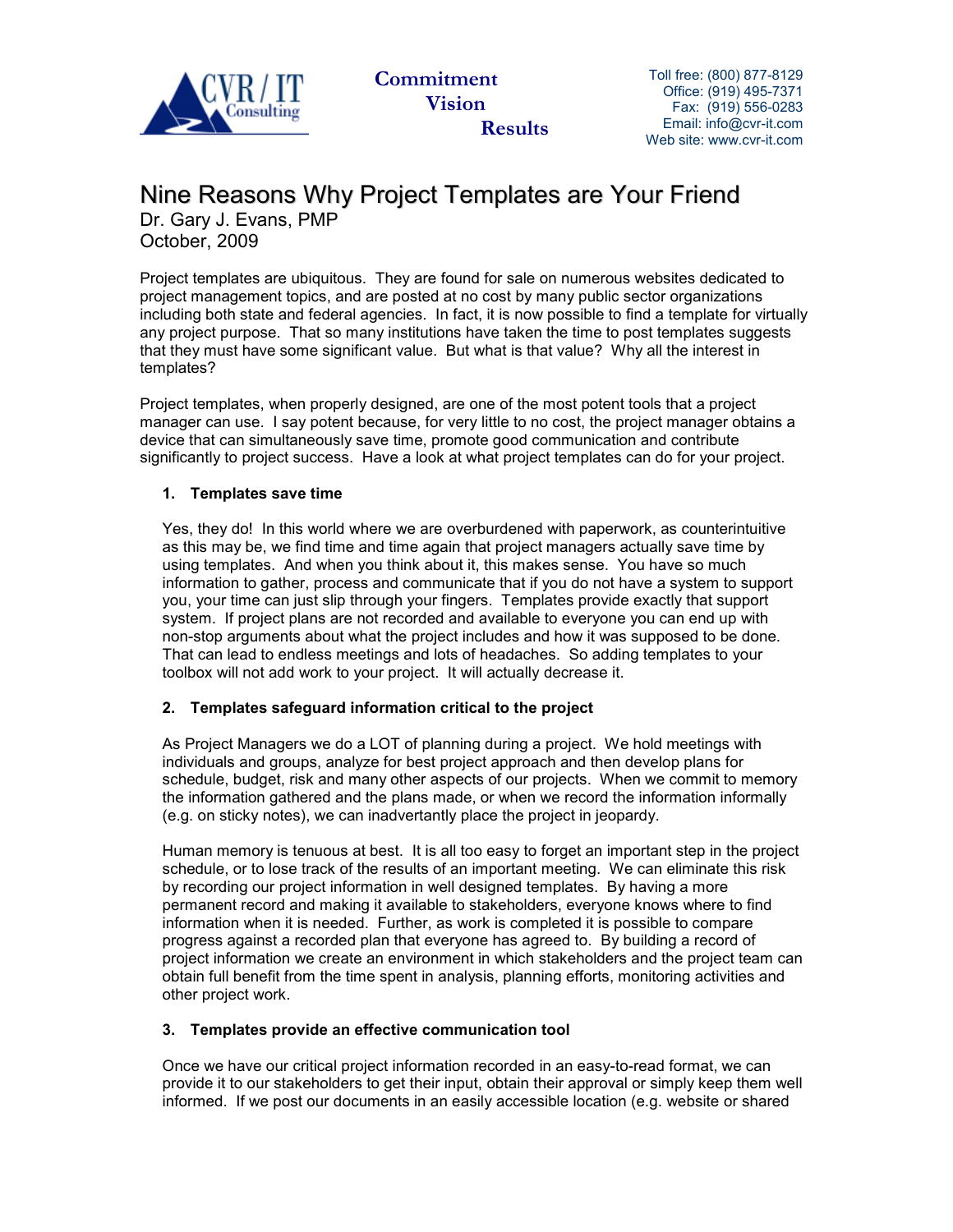# Nine Reasons Why Project Templates are Your Friend

disk storage), it becomes much easier to distribute updates and there is less confusion about which is the document of record. Poor communication is one of the biggest causes of project failure. Proper use of well designed templates does much to eliminate this problem.

#### **4. Templates reinforce effective Project Management process**

Well designed templates support and help to execute our Project Management Methodology. A PM Methodology serves as the quality program of the Project Manager. Project templates embody the project process and serve as vehicles for the information used in that process. When well designed, templates guide us to perform our projects in a reproducibly successful manner.

#### **5. Templates serve as a "prod" for effective planning**

When we use a template during planning we are much less likely to miss important aspects of the planning process. This is because the questions and checklists on each template remind us of all of the key questions that we should consider for each project topic. As an example, it is usually much easier to produce a Project Budget with a template that prompts us for potential sources of cost than by starting with a blank sheet of paper. The template can both save us time and make our time more productive.

#### **6. Templates reduce project risk in several ways:**

- They serve as a repository of project planning data so that the project team does not have to rely on memory
- They promote more comprehensive project planning so that the team is better prepared to perform the work of the project
- They encourage communication both within the team and between the team and stakeholders
- They provide a written record of agreed-upon baselines, plans and process thereby eliminating many of the factors that push projects into trouble.
- The written record also protects the institution from disaster in the event that individuals on the project leave (along with their knowledge capital)

#### **7. Templates provide an easy source of archive information for future projects**

History of prior projects is an important source of information during the project planning process. Archive of project documents ensures that important project information will be available to future projects. When templates are used, the information is stored in a uniform manner (i.e. every Risk Register has the same format) making it easier to find and use historical information.

#### **8. Templates improve cross-project collaboration**

It is much easier to find information in someone else's project if they use the same templates you do. You know exactly which documents to ask for and what information you can expect to find. In addition, if you need to assume management of another project manager's project, your job is much, much easier if they are using templates that you already know.

#### **9. Templates improve customer satisfaction**

When project agreements, decisions, plans and performance data are documented in a professional manner, it is easier to answer customer questions and the customer is more likely to feel that they are working with professionals. Project documents based on well designed templates make a good impression on stakeholders, and good impressions can have a lasting and beneficial impact on your project.